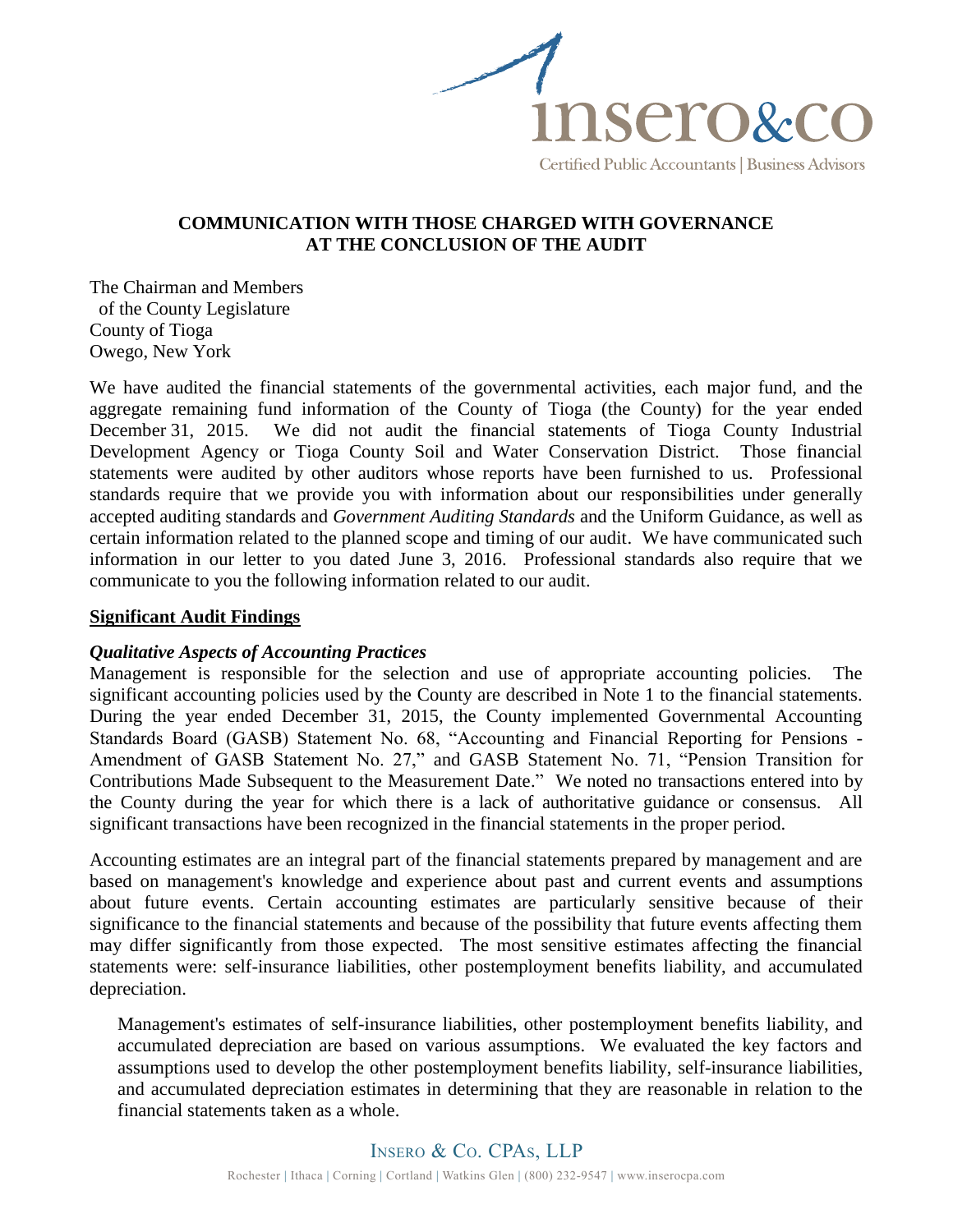Certain financial statement disclosures are particularly sensitive because of their significance to financial statement users. The most sensitive disclosures to the financial statements were:

The disclosures of capital assets, other postretirement benefits expense and liabilities, and long-term debt and obligations, the details of which are presented in Notes 5, 7, 8, 9, and 10 to the financial statements.

The financial statement disclosures are neutral, consistent, and clear.

## *Difficulties Encountered in Performing the Audit*

We encountered no significant difficulties in dealing with management in performing and completing our audit.

### *Corrected and Uncorrected Misstatements*

Professional standards require us to accumulate all known and likely misstatements identified during the audit, other than those that are clearly trivial, and communicate them to the appropriate level of management. Management has corrected all such misstatements.

### *Disagreements with Management*

For purposes of this letter, professional standards define a disagreement with management as a financial accounting, reporting, or auditing matter, whether or not resolved to our satisfaction, that could be significant to the financial statements or the auditor's report. We are pleased to report that no such disagreements arose during the course of our audit.

### *Management Representations*

We have requested certain representations from management that are included in the management representation letter dated August 6, 2017.

### *Management Consultations with Other Independent Accountants*

In some cases, management may decide to consult with other accountants about auditing and accounting matters, similar to obtaining a "second opinion" on certain situations. If a consultation involves application of an accounting principle to the County's financial statements or a determination of the type of auditor's opinion that may be expressed on those statements, our professional standards require the consulting accountant to check with us to determine that the consultant has all the relevant facts. To our knowledge, there were no such consultations with other accountants.

### *Other Audit Findings or Issues*

We generally discuss a variety of matters, including the application of accounting principles and auditing standards, with management each year prior to retention as the County's auditors. However, these discussions occurred in the normal course of our professional relationship and our responses were not a condition to our retention.